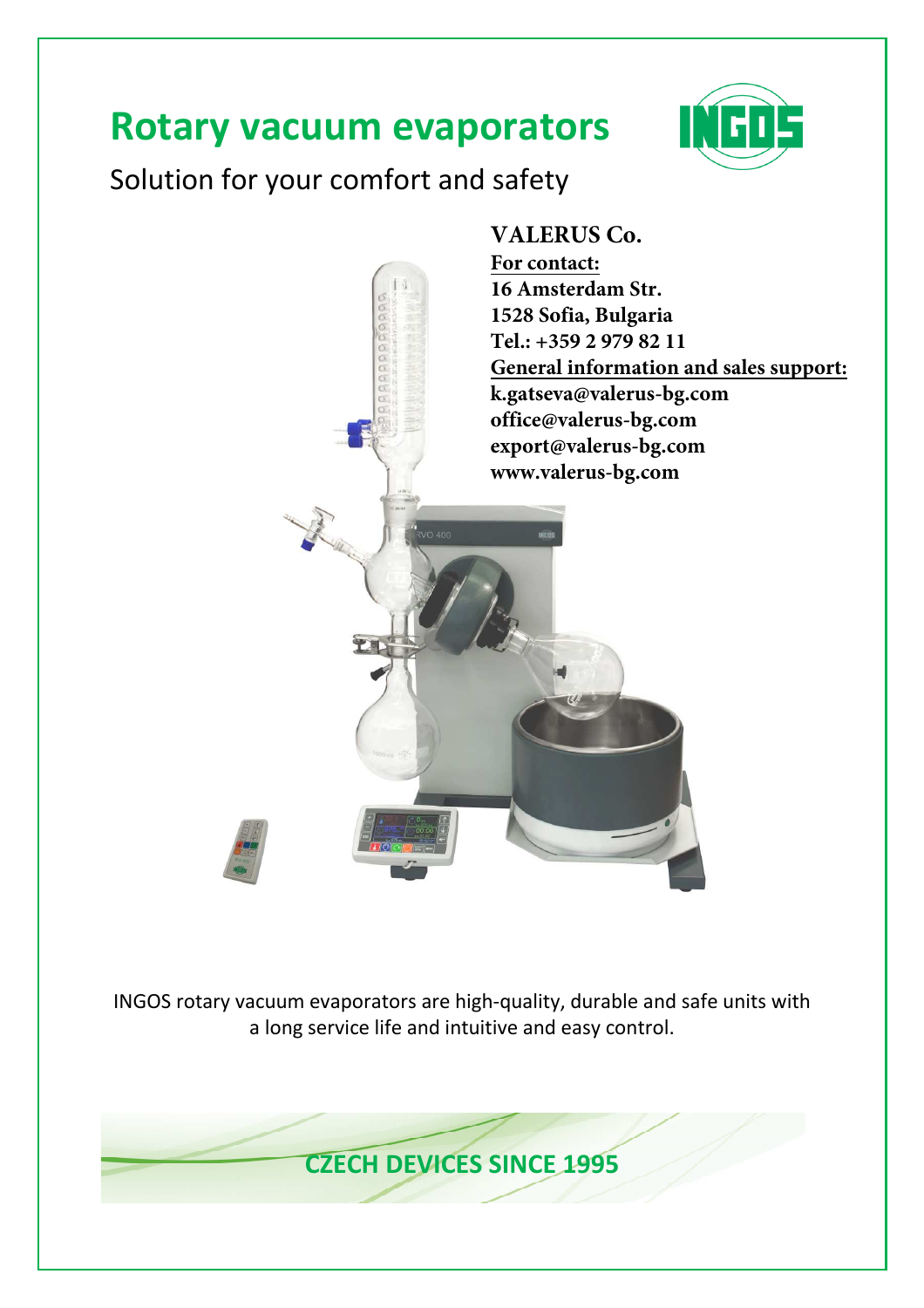## **RVO 400**

Vacuum evaporators of the RVO 400 series offer above-standard equipment in their basic version already, meeting the requirements of demanding users with their parameters and design.



## **RVO 004**

Vacuum evaporators of the RVO 004 series exhibit a very simple design with a mechanical elevator and safe tilting of the glass assembly.

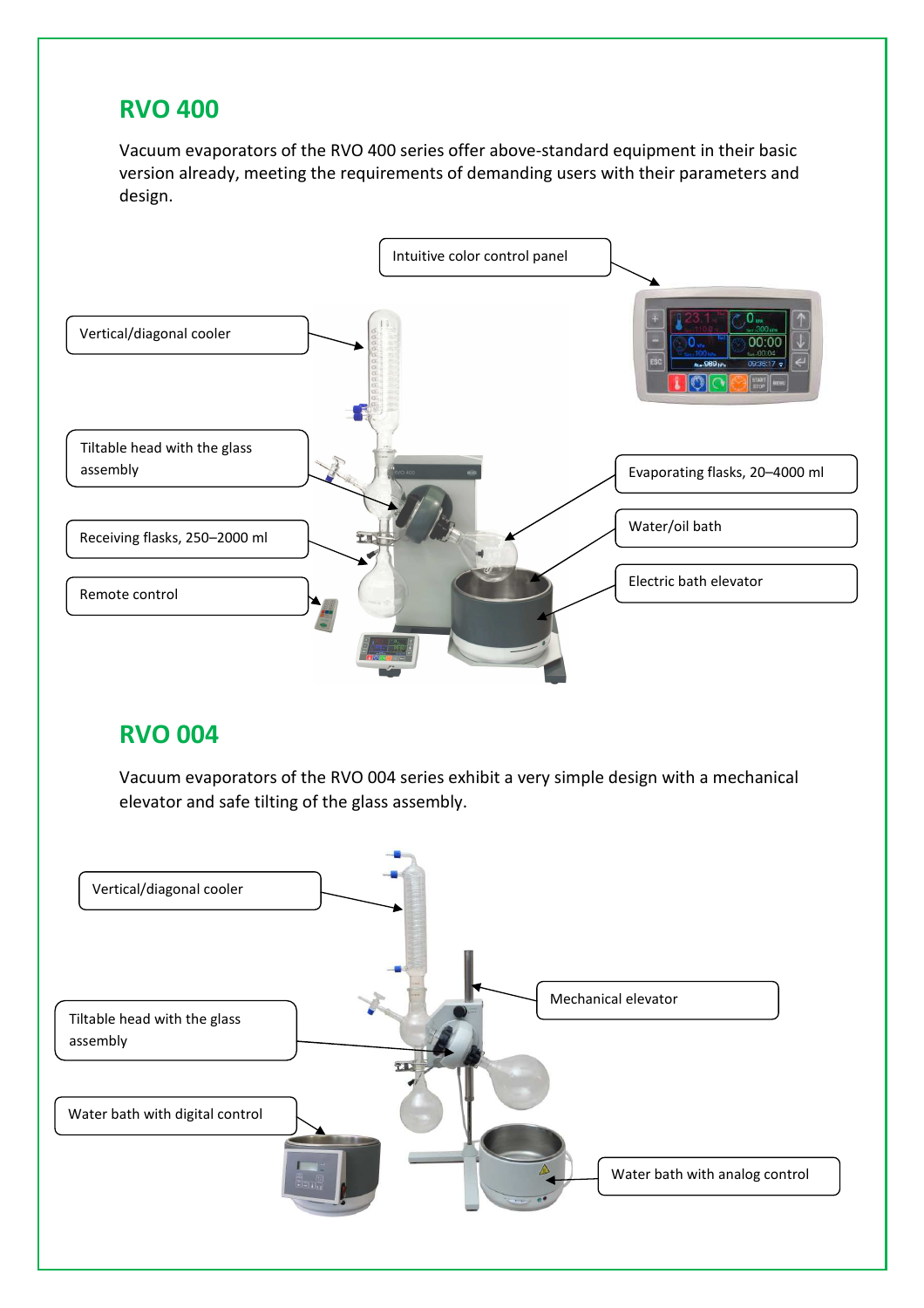## **Technical specifications**

## **RVO 400**

Bath temperature up to 100<sup>o</sup>C for water

Bath volume 4000 ml

Pressure measurement absolute

Cooler surface area  $0.12 \text{ m}^2$ 

Selectable units yes Selectable language yes Wifi yes

Substance library yes, programmable

Differential pressure Vacuum controller

gradient

Power supply

Temperature and pressure

Control accuracy  $\pm 1^{\circ}$ C for water

up to 180°C for oil

 $\pm 2^{\circ}$ C for oil

built-in

programmable

120V, 60Hz

230V, 50-60Hz

up to 210°C for special oil 

adjustable 1 1–50 mbar

| <b>RVO 400</b> |                            |  |  |
|----------------|----------------------------|--|--|
| Speed range    | $0 - 300$ rpm              |  |  |
| Rotation       | bidirectional and cyclical |  |  |

#### **RVO 004**

|                            | Speed range                     | $20 - 140$ rpm                                       |
|----------------------------|---------------------------------|------------------------------------------------------|
| l and cyclical             | Rotation                        | unidirectional                                       |
| for water                  | Bath temperature                | up to $100^{\circ}$ C                                |
| for oil<br>for special oil | Bath volume<br>Control accuracy | 4000ml<br>$\pm 1$ <sup>o</sup> C for digital control |
|                            |                                 | $\pm 2^{\circ}$ C for analog control                 |
| ter                        | Cooler surface area             | $0.12 \text{ m}^2$                                   |
|                            | Power supply                    | 230V, 50-60Hz                                        |
|                            | Power input                     | Max. 2000VA                                          |



#### **Choice of glassware and accessories**

Switched vacuum pump max. 650VA Power input Max.2000VA

We also provide a wide range of glassware with the possibility of safety plastic coating. Transparent plastic of perforated stainless-steel (for oil) bath cover.

For RVO400 additionally remote control, vapor temperature control, cooling water temperature sensor, vacuum pump drying.

# **Seal resistant to chemicals**

The seal (special lip seal type) is made of a combination of materials ensuring a long service life and elasticity even when aggressive chemicals are evaporated.

## **Reliable services**

We provide maintenance services, training and full support of users both by our personnel and through contractual service centers. We provide quick, available and high-quality guarantee and after-guarantee services.

## **Vacuum pumps**

We provide suitable vacuum pumps for our devices both with and without chemical resistance having suitable parameters based on your requirements.